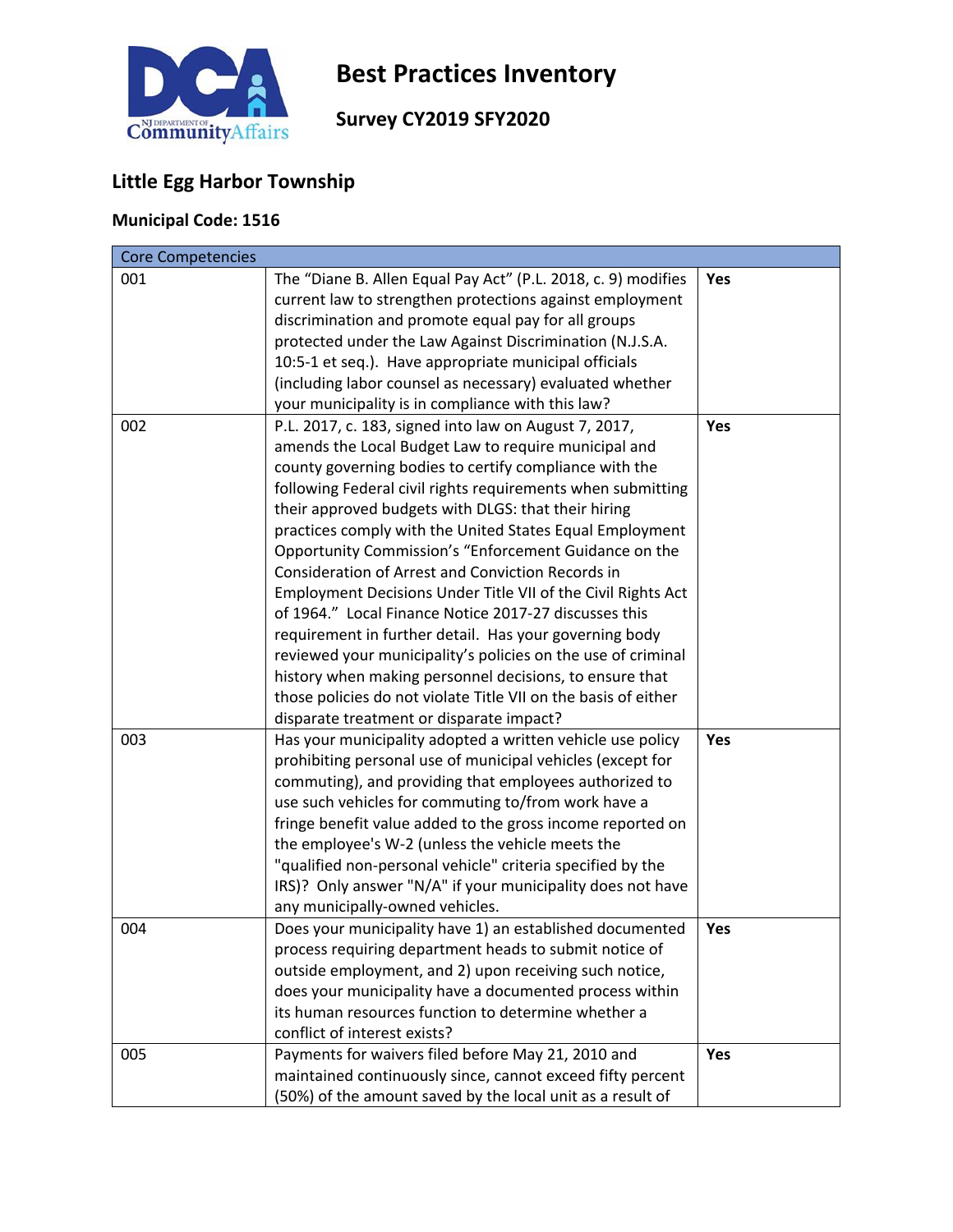|     | the employee's waiver of coverage. For waivers filed on or    |               |
|-----|---------------------------------------------------------------|---------------|
|     | after May 21, 2010, which is the effective date of P.L. 2010, |               |
|     | c. 2, payments cannot exceed the lesser of twenty-five        |               |
|     | percent (25%) of the amount saved by the local unit as a      |               |
|     | result of the waiver, or \$5,000. When calculating an         |               |
|     | employee's waiver payment, the local unit must deduct the     |               |
|     | employee's healthcare contribution obligation from the        |               |
|     | total premium cost. Local units have sole discretion as to    |               |
|     | whether or not to offer employees payments for waiver of      |               |
|     | health benefits, and may offer waiver payments below the      |               |
|     | statutory maximum. Health benefit waiver payments are         |               |
|     | statutorily excluded from collective bargaining. See Local    |               |
|     | Finance Notices 2010-12 and 2016-10 for further discussion    |               |
|     | on health benefit waiver payments. Are your municipality's    |               |
|     | healthcare waiver payments at or below the statutory          |               |
|     | maximum? "N/A" is only applicable where the municipality      |               |
|     | does not make payments in lieu of health benefits.            |               |
| 006 | The Fair Labor Standards Act (FLSA) is a federal law          | Yes           |
|     | requiring that overtime pay must be paid for all hours over   |               |
|     | 40 hours in a work week except for those employees            |               |
|     | classified as exempt and thus not entitled to overtime.       |               |
|     | Management employees such as elected officials,               |               |
|     | managers/administrators, municipal clerks, CFOs, public       |               |
|     | works superintendents, police chiefs and other department     |               |
|     | heads are typically classified as having exempt status and    |               |
|     | thus not entitled to overtime pay. Other municipal            |               |
|     | employees may also be classified as exempt under the FLSA     |               |
|     | (please consult labor counsel for detailed guidance).         |               |
|     | Exempt status also precludes overtime pay for time worked     |               |
|     | during emergencies, attendance at night meetings and          |               |
|     | participation in training sessions. Compensated leave time    |               |
|     | in lieu of cash payments is considered a form of overtime     |               |
|     | pay unless such leave is utilized in the same pay period.     |               |
|     | Does your municipality not pay overtime to employees          |               |
|     | classified as exempt under the FLSA?                          |               |
| 007 | Employee personnel manuals or handbooks serve as a            | Yes           |
|     | valuable tool to convey a municipality's policies,            | July 10, 2014 |
|     | procedures and benefits. Many insurance carriers              |               |
|     | encourage the adoption of such a document and offer           |               |
|     | discounted rates for their use. These publications should     |               |
|     | review employees' rights and obligations in areas including,  |               |
|     | but not limited to: discrimination, harassment, personal      |               |
|     | days, use of municipal vehicles, and political activity. Has  |               |
|     | your municipality adopted an employee personnel               |               |
|     | manual/handbook by resolution or ordinance? If yes,           |               |
|     | please provide in the Comments section the date of the        |               |
|     | meeting at which the personnel manual was adopted. If         |               |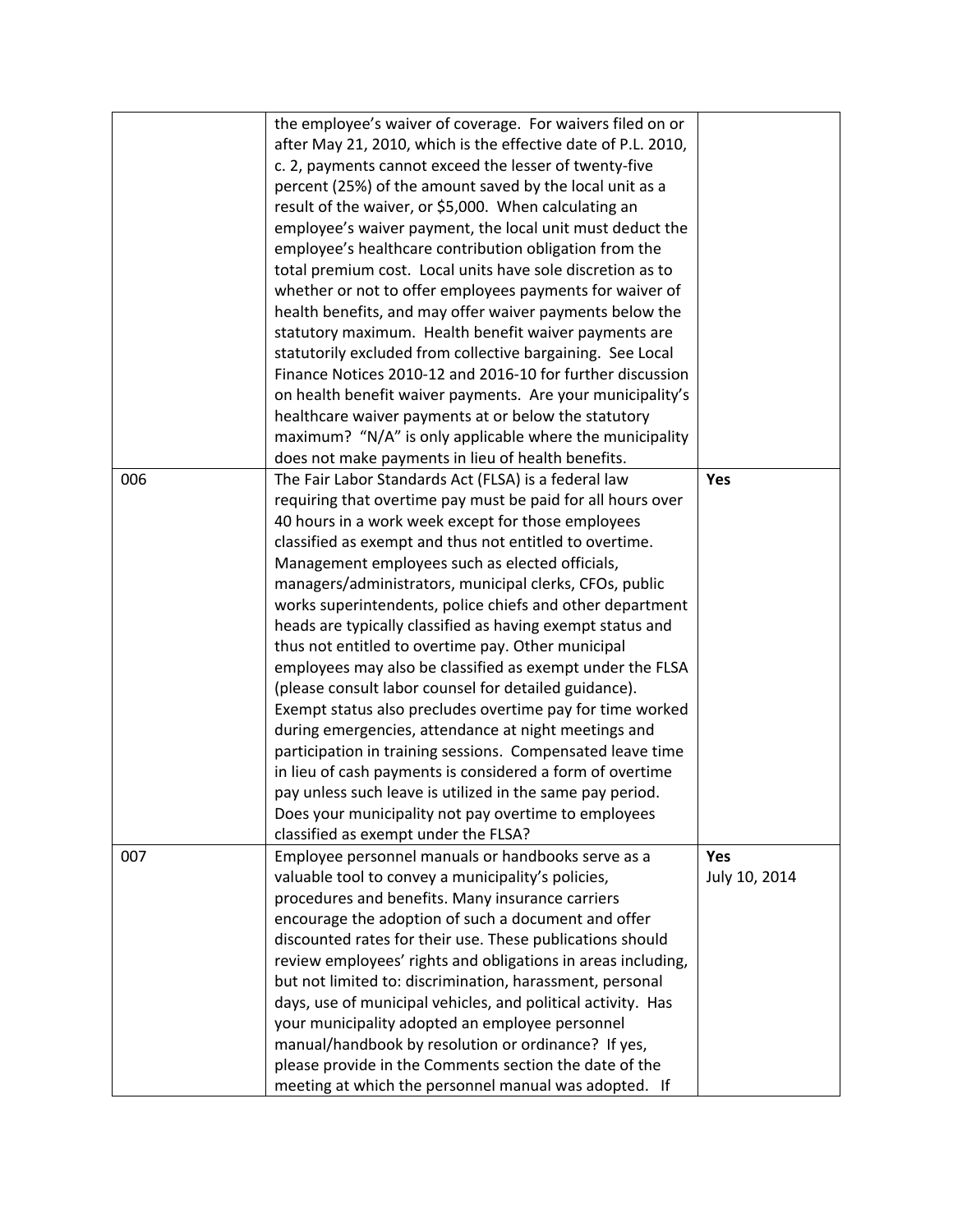|     | not yes, please type "Did Not Answer Yes" into the<br>comment box.                                                                                                                                                                                                                                                                                                                                                                                                                                                                                                                                                                |                                      |
|-----|-----------------------------------------------------------------------------------------------------------------------------------------------------------------------------------------------------------------------------------------------------------------------------------------------------------------------------------------------------------------------------------------------------------------------------------------------------------------------------------------------------------------------------------------------------------------------------------------------------------------------------------|--------------------------------------|
| 008 | Has your municipality reviewed and updated its employee<br>personnel manual/handbook by resolution or ordinance<br>within the past three years? If yes, please provide in the<br>Comments section the date of the meeting at which the<br>personnel manual was updated. If not yes, please type<br>"Did Not Answer Yes" into the comment box.                                                                                                                                                                                                                                                                                     | Prospective<br>Did Not Answer<br>Yes |
| 009 | Does your municipality maintain centralized records for all<br>time worked and all employee leave time earned and<br>used?                                                                                                                                                                                                                                                                                                                                                                                                                                                                                                        | Yes                                  |
| 010 | N.J.S.A. 34:13A-8.2 requires public employers, including<br>municipalities, to file with the Public Employment Relations<br>Commission (PERC) a copy of all contracts negotiated with<br>public employee representatives. This includes, but is not<br>limited to, collective bargaining agreements, memoranda<br>of understanding, contract amendments, and "side letter"<br>or "side bar" agreements. Copies of same may be emailed<br>to contracts@perc.state.nj.us. Has your municipality filed<br>all current contracts with PERC?                                                                                           | <b>No</b>                            |
| 011 | Does your municipality complete an initial draft of its<br>annual budget no later than the first week of January (or<br>first week of July if an SFY municipality), and obtain input in<br>crafting the draft budget from elected officials and<br>department heads as appropriate to the form of<br>government?                                                                                                                                                                                                                                                                                                                  | Yes                                  |
| 012 | A formal policy regarding municipal budget surplus (i.e.<br>fund balance) is crucial to making informed financial<br>decisions, and the lack of a policy could lead bond rating<br>agencies to downgrade your municipality's credit rating. In<br>developing said surplus policy the CFO should analyze and<br>explain at least a five (5) year trend of surplus, describing<br>the factors causing each annual increase or decrease; to<br>develop a realistic and sustainable surplus policy. Has your<br>municipality adopted a written annual goal for the amount<br>of surplus available in support of municipal operations? | Prospective                          |
| 013 | Revenue earned from Uniform Construction Code (UCC)<br>fees must be dedicated to UCC enforcement. The amounts<br>of UCC revenue generated and funds appropriated to UCC<br>enforcement appear on the User-Friendly Budget as well as<br>the UCC Annual Report submitted to the Division of Codes<br>and Standards. Does your municipality's construction code<br>fee schedule comply with the parameters set by N.J.A.C.<br>5:23-4.17, 5:23-4.18 and Local Finance Notice 2017-15,<br>specifically does your municipality comply with the law                                                                                     | Yes                                  |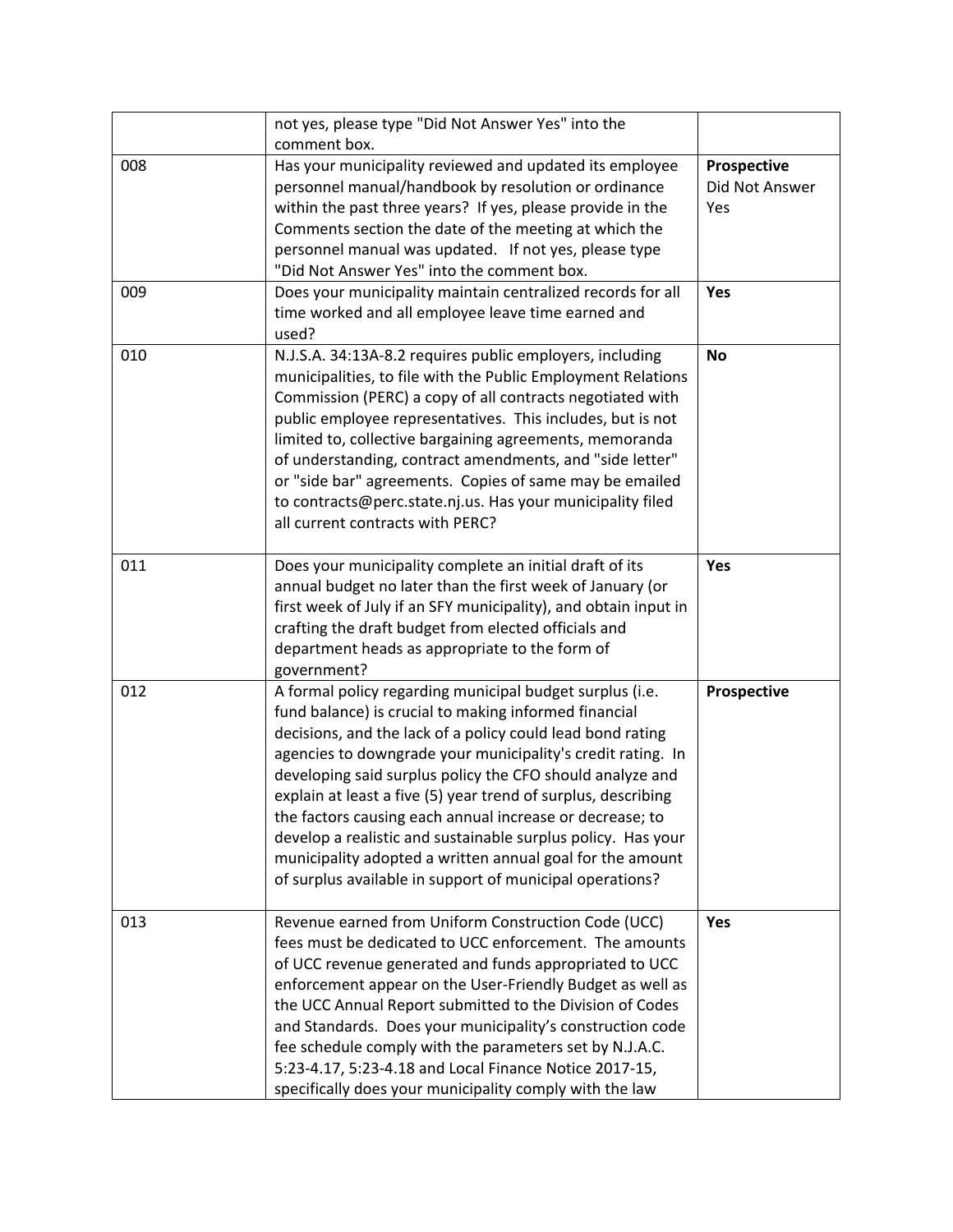|                          | prohibiting the imposition of UCC fee amounts greater than<br>necessary to operate the UCC office?                                                                                                                                                                                                                                                                                                                                                                                                                                                                                                                                 |                                    |
|--------------------------|------------------------------------------------------------------------------------------------------------------------------------------------------------------------------------------------------------------------------------------------------------------------------------------------------------------------------------------------------------------------------------------------------------------------------------------------------------------------------------------------------------------------------------------------------------------------------------------------------------------------------------|------------------------------------|
| 014                      | Has your municipality created an accumulated absence<br>liability trust fund pursuant to N.J.A.C. 5:30-15.5?                                                                                                                                                                                                                                                                                                                                                                                                                                                                                                                       | Yes                                |
| 015                      | Does your municipality annually review 1) its fee schedules<br>against revenue collected, and 2) its fee ordinance(s) to<br>determine whether fees need to be brought more in line<br>with expenses?                                                                                                                                                                                                                                                                                                                                                                                                                               | Yes                                |
| <b>Best Practices</b>    |                                                                                                                                                                                                                                                                                                                                                                                                                                                                                                                                                                                                                                    |                                    |
| 016                      | N.J.S.A. 40A:4-62.1 allows municipalities to establish a<br>storm recovery reserve for purposes such as, but not<br>limited to, snow, ice, and debris removal. Unexpended<br>balances budgeted annually for storm recovery purposes<br>may be lapsed into the reserve. Has your municipality<br>established a storm recovery reserve to ensure the<br>consistent availability of funds for this purpose?                                                                                                                                                                                                                           | No                                 |
| 017                      | Does your current year annual budget appropriate an<br>amount for snow removal based on, at minimum, an<br>average of the municipality's snow removal expenses over<br>the last three (3) years? A Yes answer is permitted where<br>the budget appropriation is below the three-year average,<br>but the balance remaining in a snow removal or storm<br>recovery reserve trust fund would bring the total amount<br>equal to or above the three-year average.                                                                                                                                                                     | Yes                                |
| <b>Core Competencies</b> |                                                                                                                                                                                                                                                                                                                                                                                                                                                                                                                                                                                                                                    |                                    |
| 018                      | Audit findings address areas needing improvement and<br>ignoring these findings devalues the process.<br>Municipalities should correct noted deficiencies. Have the<br>audit findings in your municipality's 2017 audit been<br>identified in a corrective action plan and not been repeated<br>in the 2018 audit? If the answer is no, please list the<br>repeat findings, along with the date the corrective action<br>plan was submitted to DLGS, under Comments. Only<br>answer "N/A" if there were no audit findings in the 2018<br>audit. If you did not answer no, please type "Did Not<br>Answer No" into the Comment Box. | Yes<br>Did Not Answer<br><b>NO</b> |
| 019                      | Effective for CY2019/SFY2020 and CY2020/SFY2021<br>municipal budgets, the annual maximum contribution a<br>municipality can appropriate for use by its volunteer fire<br>companies or board of fire commissioners pursuant to<br>N.J.S.A. 40A:14-34 is \$154,518.75. In any municipality<br>where there are more than three volunteer fire companies                                                                                                                                                                                                                                                                               | N/A                                |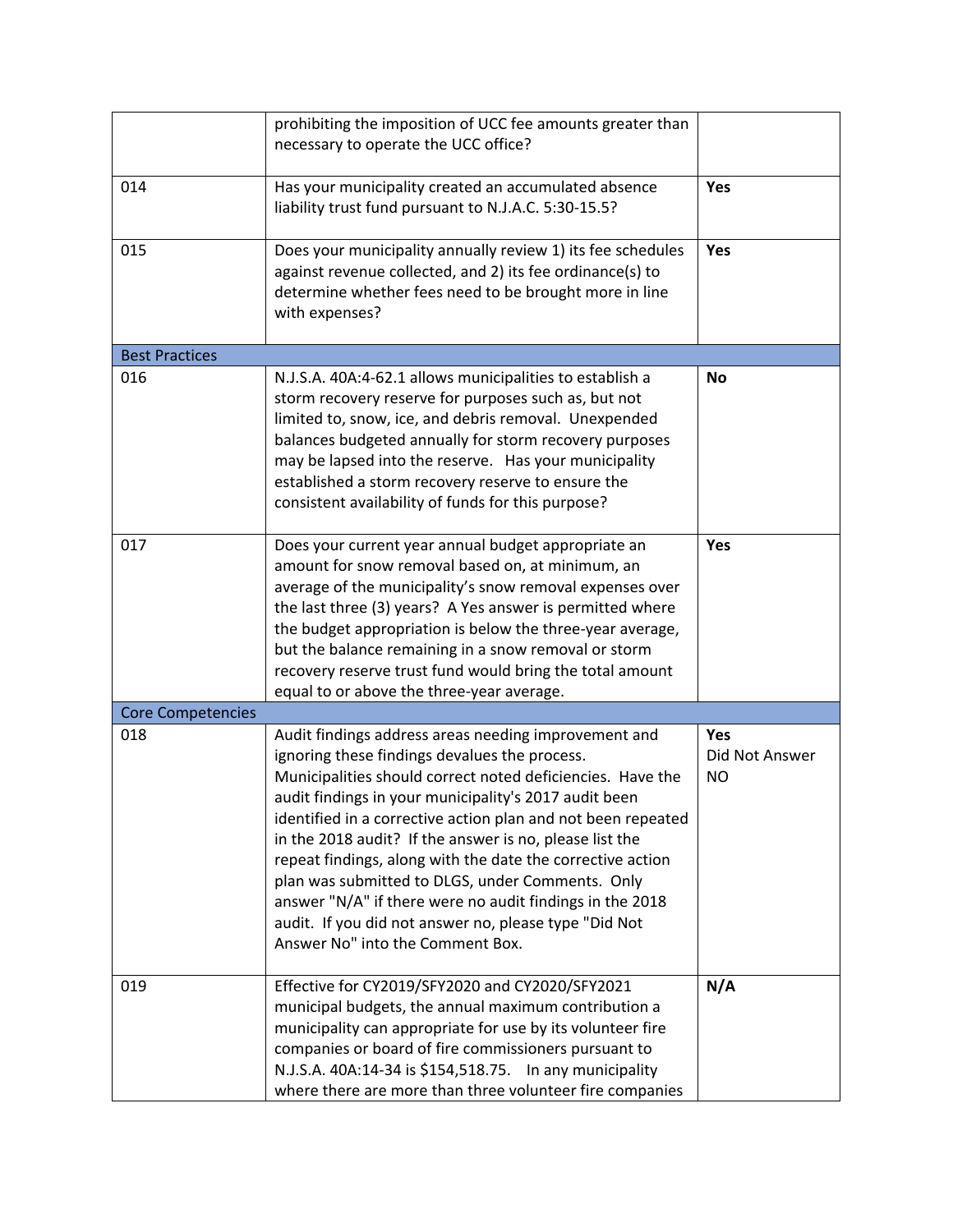| 020 | annual appropriation must be used by a volunteer fire<br>company or board of fire commissioners for the purchase<br>of fire equipment, materials and supplies. N.J.S.A. 40A:14-<br>34 requires the volunteer fire company or fire district to<br>provide the municipal governing body, on an annual basis,<br>an accounting of the use of all municipal funds. See Local<br>Finance Notice 2019-01 for further details. Is your<br>municipality obtaining from each volunteer fire company or<br>fire district an accounting of the use of all municipal funds?<br>N.J.S.A. 40:5-2 limits to \$70,000 the maximum annual<br>dollar amount that a municipality may contribute to a duly<br>incorporated first aid and emergency or volunteer<br>ambulance or rescue squad association, except that if any<br>such associations experience extraordinary need, a<br>municipality may contribute an additional amount of not<br>more than \$35,000 annually. Whenever the total annual<br>contribution exceeds \$70,000, the municipal CFO shall<br>receive an audit performed by a CPA or RMA of the<br>association's current year financial records which shall<br>certify that such records are being maintained in<br>accordance with sound accounting principles. If your<br>municipality contributed in excess of \$70,000 toward a first<br>aid, ambulance, rescue or EMS squad in its current budget,<br>was an audit performed pursuant to N.J.S.A. 40:5-2? | N/A |
|-----|-------------------------------------------------------------------------------------------------------------------------------------------------------------------------------------------------------------------------------------------------------------------------------------------------------------------------------------------------------------------------------------------------------------------------------------------------------------------------------------------------------------------------------------------------------------------------------------------------------------------------------------------------------------------------------------------------------------------------------------------------------------------------------------------------------------------------------------------------------------------------------------------------------------------------------------------------------------------------------------------------------------------------------------------------------------------------------------------------------------------------------------------------------------------------------------------------------------------------------------------------------------------------------------------------------------------------------------------------------------------------------------------------------------------------------------------------------------------|-----|
| 021 | Local Finance Notice 2018-13 discusses the Local Finance<br>Board's recent adoption of regulations permitting all local<br>units, county colleges, and school district boards of<br>education/boards of trustees to utilize standard electronic<br>funds transfer (EFT) technologies for payment of claims.<br>Use of EFT technologies such as, but not necessarily limited<br>to, Automated Clearing House (ACH) transactions, wire<br>transfers and e-checks are subject to certain fiscal,<br>operational, and technological control requirements as a<br>condition of use. Has your municipality considered 1)<br>where the use of electronic payment methods could<br>benefit the municipality; and 2) where the adopted<br>regulations may require changes in the municipality's<br>current claims payment procedures as pertain to electronic<br>payment methods?                                                                                                                                                                                                                                                                                                                                                                                                                                                                                                                                                                                          | Yes |
| 022 | The Government Electronic Payment Acceptance Act<br>(N.J.S.A. 40A:5-43 et seq.) and its implementing regulations<br>(N.J.A.C. 5:30-9.1 et seq.) set forth requirements for                                                                                                                                                                                                                                                                                                                                                                                                                                                                                                                                                                                                                                                                                                                                                                                                                                                                                                                                                                                                                                                                                                                                                                                                                                                                                        | Yes |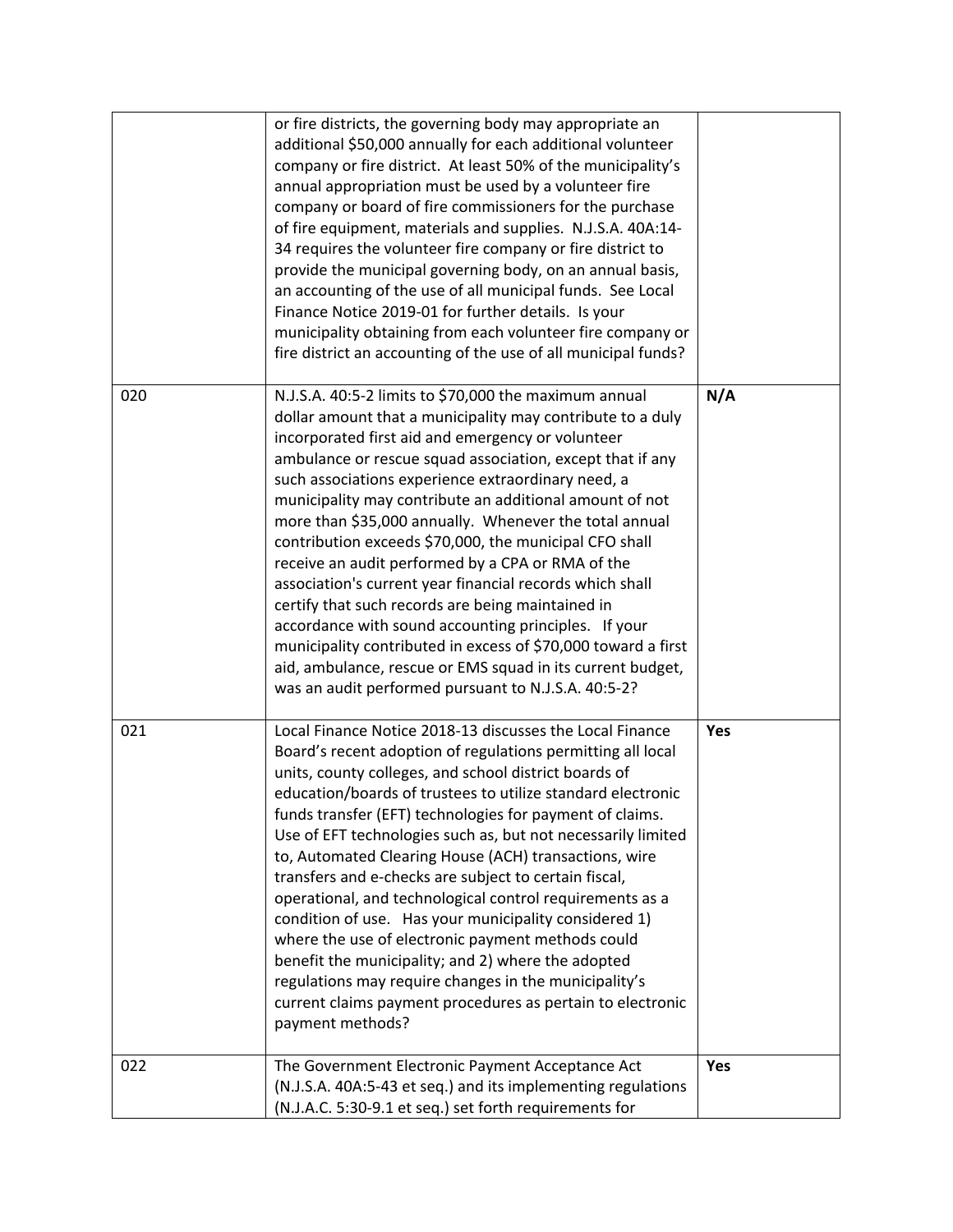|     | municipalities accepting credit cards, debit cards, and other<br>electronic fund transfer mechanisms as means of collecting<br>payment. In part, N.J.A.C. 5:30-9.9 limits any surcharges or<br>convenience fees charged by a municipality for handling<br>and processing the transaction. Is your municipality<br>adhering to N.J.A.C. 5:30-9.9 when charging surcharges or<br>convenience fees relating to electronic payment<br>acceptance?                                                                                                                                                                                                          |     |
|-----|--------------------------------------------------------------------------------------------------------------------------------------------------------------------------------------------------------------------------------------------------------------------------------------------------------------------------------------------------------------------------------------------------------------------------------------------------------------------------------------------------------------------------------------------------------------------------------------------------------------------------------------------------------|-----|
| 023 | Has your municipality adopted a capital program as defined<br>by N.J.A.C. 5:30-4.2, meaning a moving, multi-year plan and<br>schedule for capital projects (including prospective<br>financing sources) and, when pertinent, first year operating<br>costs and savings?                                                                                                                                                                                                                                                                                                                                                                                | Yes |
| 024 | Is your municipality appropriating sufficient funding for<br>maintenance, repair, and replacement of environmental<br>and transportation infrastructure?                                                                                                                                                                                                                                                                                                                                                                                                                                                                                               | Yes |
| 025 | Does your municipality evaluate the age and condition of<br>municipally-owned underground infrastructure (e.g. water<br>and sewer mains) to determine whether age or condition<br>necessitate repair or replacement before performing<br>needed repairs or replacement in conjunction with a road<br>resurfacing or road reconstruction project and coordinate<br>with owners of non-municipally owned underground<br>infrastructure to avoid having to redo a recently-completed<br>road project? Only answer N/A if there is no underground<br>infrastructure underneath any municipally-owned roads or<br>your municipality does not own any roads. | Yes |
| 026 | If your municipality charges administrative fees for off-duty<br>police traffic safety personnel on a public works or utility<br>project, are such fees set by ordinance at an amount not<br>exceeding the municipality's actual costs for administering<br>the off-duty work? See Local Finance Notice CFO 2000-14<br>for further guidance.                                                                                                                                                                                                                                                                                                           | Yes |
| 027 | The Local Government Ethics Law, designed to ensure<br>transparency in government, requires local government<br>officers to file annual Financial Disclosure Forms. Have all<br>of your local elected officials filed their Financial Disclosure<br>Form in 2019 that covers the 2018 calendar year?                                                                                                                                                                                                                                                                                                                                                   | Yes |
| 028 | Does your municipality maintain an up-to-date municipal<br>website containing at minimum the following: past three<br>years adopted budgets; the current year proposed budget<br>(including the full adopted budget for the current year<br>when approved by the governing body); most recent                                                                                                                                                                                                                                                                                                                                                          | Yes |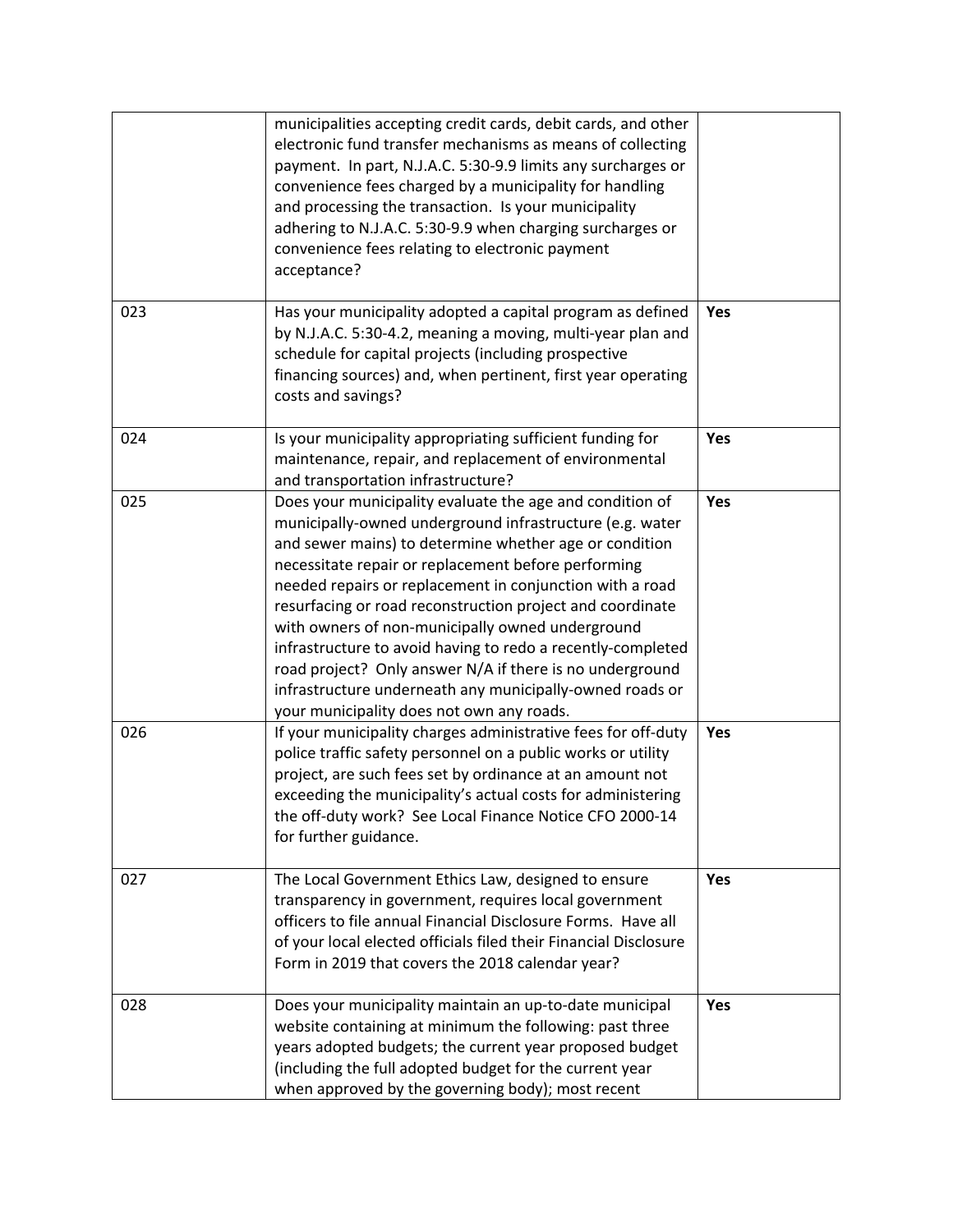|                          | annual financial statement and audits; notification(s) for<br>solicitation of bids and RFPs; and meeting dates, minutes<br>and agendas for the governing body, planning board, board<br>of adjustment and all commissions?                                                                                                                                                                                                                                                                                                                                                                                                                                                                                                                                                                                                                                        |                          |
|--------------------------|-------------------------------------------------------------------------------------------------------------------------------------------------------------------------------------------------------------------------------------------------------------------------------------------------------------------------------------------------------------------------------------------------------------------------------------------------------------------------------------------------------------------------------------------------------------------------------------------------------------------------------------------------------------------------------------------------------------------------------------------------------------------------------------------------------------------------------------------------------------------|--------------------------|
| 029                      | Has your municipality recodified its ordinances within the<br>past five (5) years?                                                                                                                                                                                                                                                                                                                                                                                                                                                                                                                                                                                                                                                                                                                                                                                | Yes                      |
| 030                      | Are your municipality's codified and uncodified ordinances,<br>including all current salary ordinances, available online?                                                                                                                                                                                                                                                                                                                                                                                                                                                                                                                                                                                                                                                                                                                                         | Yes                      |
| <b>Best Practices</b>    |                                                                                                                                                                                                                                                                                                                                                                                                                                                                                                                                                                                                                                                                                                                                                                                                                                                                   |                          |
| 031                      | Does your municipality have an official social media<br>account or accounts and, if so, is there a written policy<br>establishing guidelines on access, use, and permitted<br>content?                                                                                                                                                                                                                                                                                                                                                                                                                                                                                                                                                                                                                                                                            | <b>No</b>                |
| 032                      | Does your municipality feature a link on its website to the<br>Division of Taxation's Property Tax Relief Program webpage<br>at https://www.state.nj.us/treasury/taxation/relief.shtml?                                                                                                                                                                                                                                                                                                                                                                                                                                                                                                                                                                                                                                                                           | Yes                      |
| <b>Core Competencies</b> |                                                                                                                                                                                                                                                                                                                                                                                                                                                                                                                                                                                                                                                                                                                                                                                                                                                                   |                          |
| 033                      | Note: The following question does not apply to authorities<br>with more than one member municipality. For those<br>which this question does not apply, please type "N/A" into<br>the comment box.<br>Municipalities should annually evaluate the authority or<br>authorities they created and publicly discuss their findings<br>and conclusion. Findings and conclusions should address<br>whether existing authorities continue to serve the public<br>interest and are more efficient than other potential<br>alternatives in providing services and financing public<br>facilities. Within the past year, 1) has the above-<br>referenced discussion appeared as a listed agenda item on<br>a scheduled governing body meeting, and 2) do the<br>findings and conclusion appear in publicly-available<br>meeting minutes? Please identify the meeting date(s) | <b>No</b><br>Answered No |
|                          | under "Comments". Those that answer No should type<br>"Answered No" into the comment box.                                                                                                                                                                                                                                                                                                                                                                                                                                                                                                                                                                                                                                                                                                                                                                         |                          |
| <b>Best Practices</b>    |                                                                                                                                                                                                                                                                                                                                                                                                                                                                                                                                                                                                                                                                                                                                                                                                                                                                   |                          |
| 034                      | Local Finance Notice 2017-23 describes the avenues<br>through which a municipality can consolidate multiple fire<br>districts into a single fire district. Does your municipality<br>have a single fire district or, if your municipality has<br>multiple fire districts, is it reviewing the feasibility of<br>consolidating its multiple districts into a single district?                                                                                                                                                                                                                                                                                                                                                                                                                                                                                      | No                       |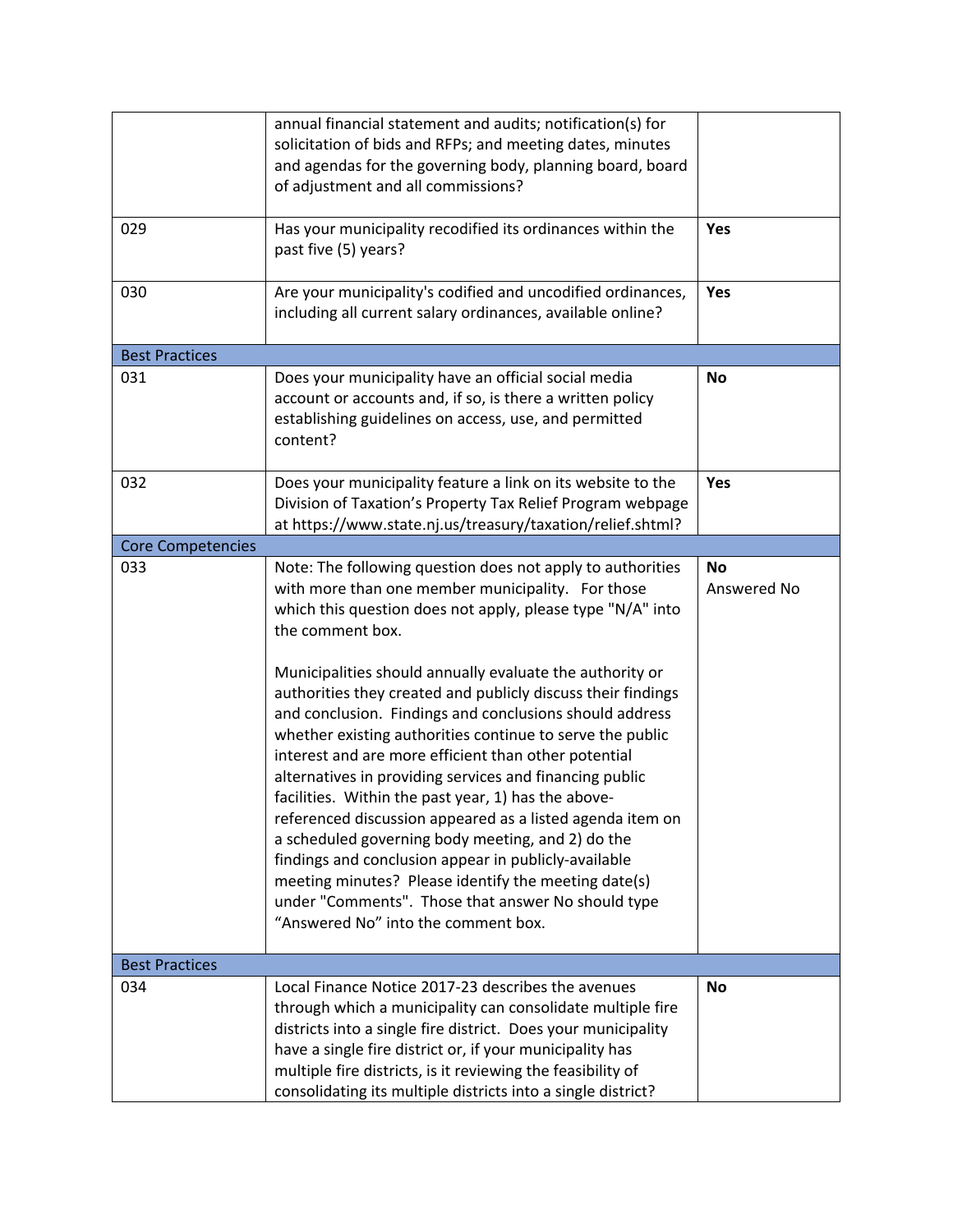|                          | Only answer N/A if your municipality does not have a fire<br>district.                                                                                                                                                                                                                                                                                                                                                                                                                                                                              |            |
|--------------------------|-----------------------------------------------------------------------------------------------------------------------------------------------------------------------------------------------------------------------------------------------------------------------------------------------------------------------------------------------------------------------------------------------------------------------------------------------------------------------------------------------------------------------------------------------------|------------|
| <b>Core Competencies</b> |                                                                                                                                                                                                                                                                                                                                                                                                                                                                                                                                                     |            |
| 035                      | Do your municipality's professional services contracts<br>include a "not to exceed" amount?                                                                                                                                                                                                                                                                                                                                                                                                                                                         | <b>Yes</b> |
| <b>Best Practices</b>    |                                                                                                                                                                                                                                                                                                                                                                                                                                                                                                                                                     |            |
| 036                      | If your municipality contracts with an insurance broker for<br>health insurance, and said contract exceeds the Local<br>Public Contracts Law bid threshold, is your municipality's<br>health insurance broker being procured through a<br>competitive contracting or sealed bid process conducted<br>pursuant to the Local Public Contracts Law?                                                                                                                                                                                                    | N/A        |
| 037                      | Insurance broker fees dependent on the amount of health<br>insurance premiums or fees paid by the municipality are<br>vulnerable to abuse as brokers could face conflicting<br>incentives in seeking lower-cost health insurance<br>alternatives. If your municipality contracts with an<br>insurance broker for health insurance, is the structure for<br>broker payments set at a flat-fee rather than on a<br>commission basis to mitigate the risk of a broker<br>recommending more expensive health insurance coverage<br>to earn higher fees? | Yes        |
| <b>Core Competencies</b> |                                                                                                                                                                                                                                                                                                                                                                                                                                                                                                                                                     |            |
| 038                      | A cybersecurity incident response plan is a set of<br>instructions to help detect, respond to, and recover from<br>network security incidents. These plans address areas such<br>as cybercrime, data loss, and service outages. Does your<br>municipality have a cybersecurity incident response plan?                                                                                                                                                                                                                                              | <b>Yes</b> |
| 039                      | Does your municipality perform daily computer backups to<br>off-network devices for all data files and operating<br>application software?                                                                                                                                                                                                                                                                                                                                                                                                           | Yes        |
| 040                      | Does your municipality employ defensive software to<br>protect its network and data from cyberattacks, including<br>an email anti-virus filter and a firewall designed to block<br>unauthorized network access?                                                                                                                                                                                                                                                                                                                                     | Yes        |
| 041                      | Are all municipal employees receiving ongoing<br>cybersecurity training in malware detection, password<br>construction, identifying security incidents and social<br>engineering attacks?                                                                                                                                                                                                                                                                                                                                                           | Yes        |
|                          |                                                                                                                                                                                                                                                                                                                                                                                                                                                                                                                                                     |            |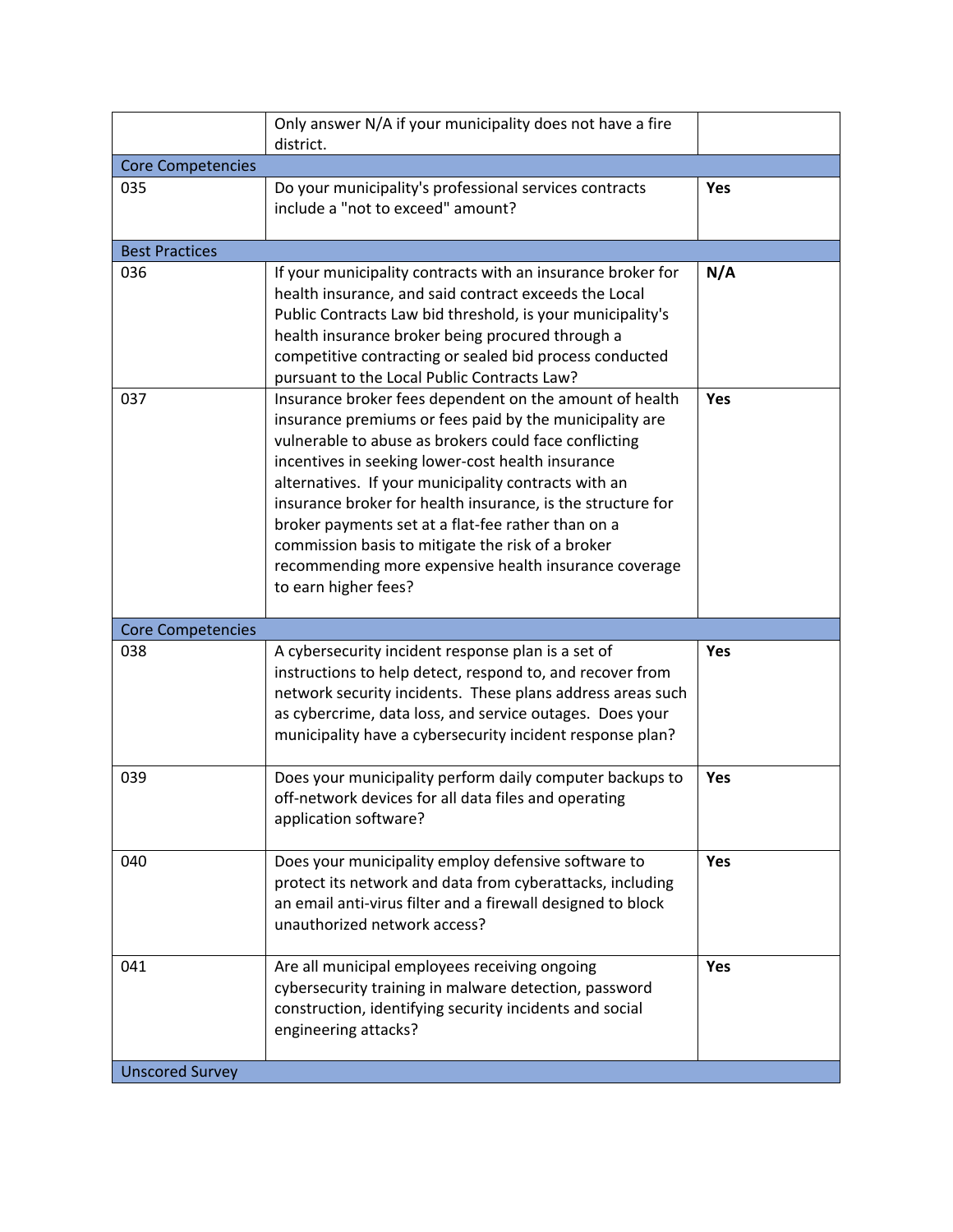| 042                      | Has your municipality explored new or expanded shared<br>service opportunities with other local governments<br>(including boards of education) within the past year?                                                                                                                                                                                                                                                                                                                                                                                                                                                                                                                                                                                                                           | Yes                                                                                                                                                    |
|--------------------------|------------------------------------------------------------------------------------------------------------------------------------------------------------------------------------------------------------------------------------------------------------------------------------------------------------------------------------------------------------------------------------------------------------------------------------------------------------------------------------------------------------------------------------------------------------------------------------------------------------------------------------------------------------------------------------------------------------------------------------------------------------------------------------------------|--------------------------------------------------------------------------------------------------------------------------------------------------------|
| 043                      | If no shared services agreement was reached, please set<br>forth under Comment the shared service considered, the<br>local unit with whom it was considered, and the reason(s)<br>why an agreement was not reached. If you did not answer<br>yes to Question 42, please type "NA" into the Comment<br>Box.                                                                                                                                                                                                                                                                                                                                                                                                                                                                                     | <b>Expanded shared</b><br>service<br>agreement with<br>Pinelands<br><b>Regional School</b><br>District and<br><b>Township Fire</b><br><b>Districts</b> |
| <b>Best Practices</b>    |                                                                                                                                                                                                                                                                                                                                                                                                                                                                                                                                                                                                                                                                                                                                                                                                |                                                                                                                                                        |
| 044                      | Has your municipality entered to a new or expanded<br>shared services agreement this year with another local<br>government entity?                                                                                                                                                                                                                                                                                                                                                                                                                                                                                                                                                                                                                                                             | Yes                                                                                                                                                    |
| 045                      | Does another government entity handle all public safety<br>and emergency dispatch functions for your municipality or,<br>if your municipality has its own dispatch (whether directly<br>staffed or outsourced to a private entity), has it explored<br>having another government entity perform all dispatch<br>functions? If the answer is Yes, please state in the<br>Comment Box the government entity that provides the<br>entirety your municipality's dispatch functions; or, if your<br>municipality has its own dispatch, when discussions with<br>other entities have occurred, with which entities, whether<br>an agreement resulted and, where no agreement was<br>reached, the reason(s) why. If you did not answer Yes,<br>please type "Did Not Answer Yes" into the Comment Box. | <b>No</b><br>Did Not Answer<br>Yes                                                                                                                     |
| 046                      | Does your municipality have another government entity<br>fulfilling all local public health functions; or if your<br>municipality has its own health department or board of<br>health, has it explored having another government entity<br>perform all local public health functions? If the answer is<br>Yes, please enter into the Comment Box the government<br>entity that performs your municipality's public health<br>functions; or, if your municipality has its own health<br>department or board of health, when discussions with<br>other entities have occurred, with which entities, whether<br>an agreement resulted and, where no agreement was<br>reached, the reason(s) why. If you did not answer Yes,<br>please type "Did Not Answer Yes" into the Comment Box.             | Yes<br>Ocean County<br>Board of Health                                                                                                                 |
| <b>Core Competencies</b> |                                                                                                                                                                                                                                                                                                                                                                                                                                                                                                                                                                                                                                                                                                                                                                                                |                                                                                                                                                        |
| 047                      | Municipalities are encouraged to investigate all available<br>grant opportunities; however, certain grants have                                                                                                                                                                                                                                                                                                                                                                                                                                                                                                                                                                                                                                                                                | Yes                                                                                                                                                    |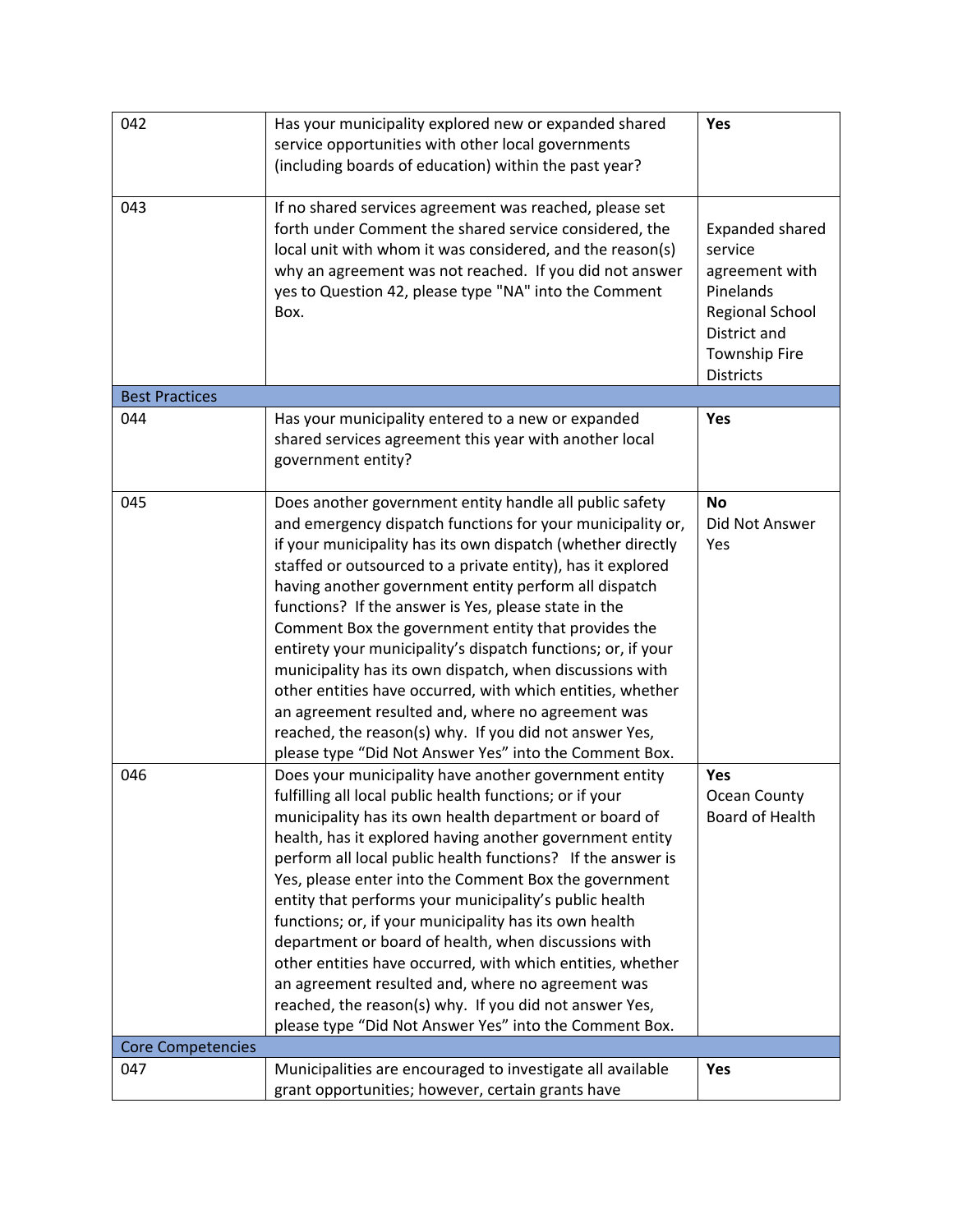|                        | conditions that pose additional budgetary costs (e.g. match  |           |
|------------------------|--------------------------------------------------------------|-----------|
|                        | dollars, hiring requirements). For all grants accepted       |           |
|                        | within the past year, has your municipality evaluated        |           |
|                        | whether the grant's benefits exceed the actual and/or        |           |
|                        | potential costs associated with the grant?                   |           |
|                        |                                                              |           |
| <b>Best Practices</b>  |                                                              |           |
| 048                    | Does your municipality regularly evaluate opportunities for  | Yes       |
|                        | alternate revenue streams to help offset its property tax    |           |
|                        | levy?                                                        |           |
| <b>Unscored Survey</b> |                                                              |           |
| 049                    | Have all professional appointments requiring governing       | Yes       |
|                        | body approval been approved within 30 days after the         |           |
|                        | municipality's annual reorganization meeting?                |           |
| 050(a)                 | Would your municipality like to receive additional technical | Yes       |
|                        | assistance from DLGS's new Local Assistance Bureau in the    |           |
|                        | area of Financial Administration?                            |           |
| 050(b)                 | Would your municipality like to receive additional technical | Yes       |
|                        | assistance from DLGS's new Local Assistance Bureau in the    |           |
|                        | area of Capital Improvements?                                |           |
| 050(c)                 | Would your municipality like to receive additional technical | Yes       |
|                        | assistance from DLGS's new Local Assistance Bureau in the    |           |
|                        | area of Asset Management?                                    |           |
| 050(d)                 | Would your municipality like to receive additional technical | Yes       |
|                        | assistance from DLGS's new Local Assistance Bureau in the    |           |
|                        | area of Tax Incentives?                                      |           |
| 050(e)                 | Would your municipality like to receive additional technical | Yes       |
|                        | assistance from DLGS's new Local Assistance Bureau in the    |           |
|                        | area of Procurement?                                         |           |
| 050(f)                 | Would your municipality like to receive additional technical | Yes       |
|                        | assistance from DLGS's new Local Assistance Bureau in the    |           |
|                        | area of Training and Support for Elected Officials?          |           |
| 050(g)                 | Would your municipality like to receive additional technical | Yes       |
|                        | assistance from DLGS's new Local Assistance Bureau in the    |           |
|                        | area of Management Training?                                 |           |
| 050(h)                 | Would your municipality like to receive additional technical | Yes       |
|                        | assistance from DLGS's new Local Assistance Bureau in the    |           |
|                        | area of Shared Services?                                     |           |
| 050(i)                 | Would your municipality like to receive additional technical | Yes       |
|                        | assistance from DLGS's new Local Assistance Bureau in the    |           |
|                        | area of Risk Management?                                     |           |
| 050(j)                 | Would your municipality like to receive additional technical | Yes       |
|                        | assistance from DLGS's new Local Assistance Bureau in the    |           |
|                        | area of Ethics?                                              |           |
| 050(k)                 | Would your municipality like to receive additional technical | <b>No</b> |
|                        | assistance from DLGS in any other area? If you answered      |           |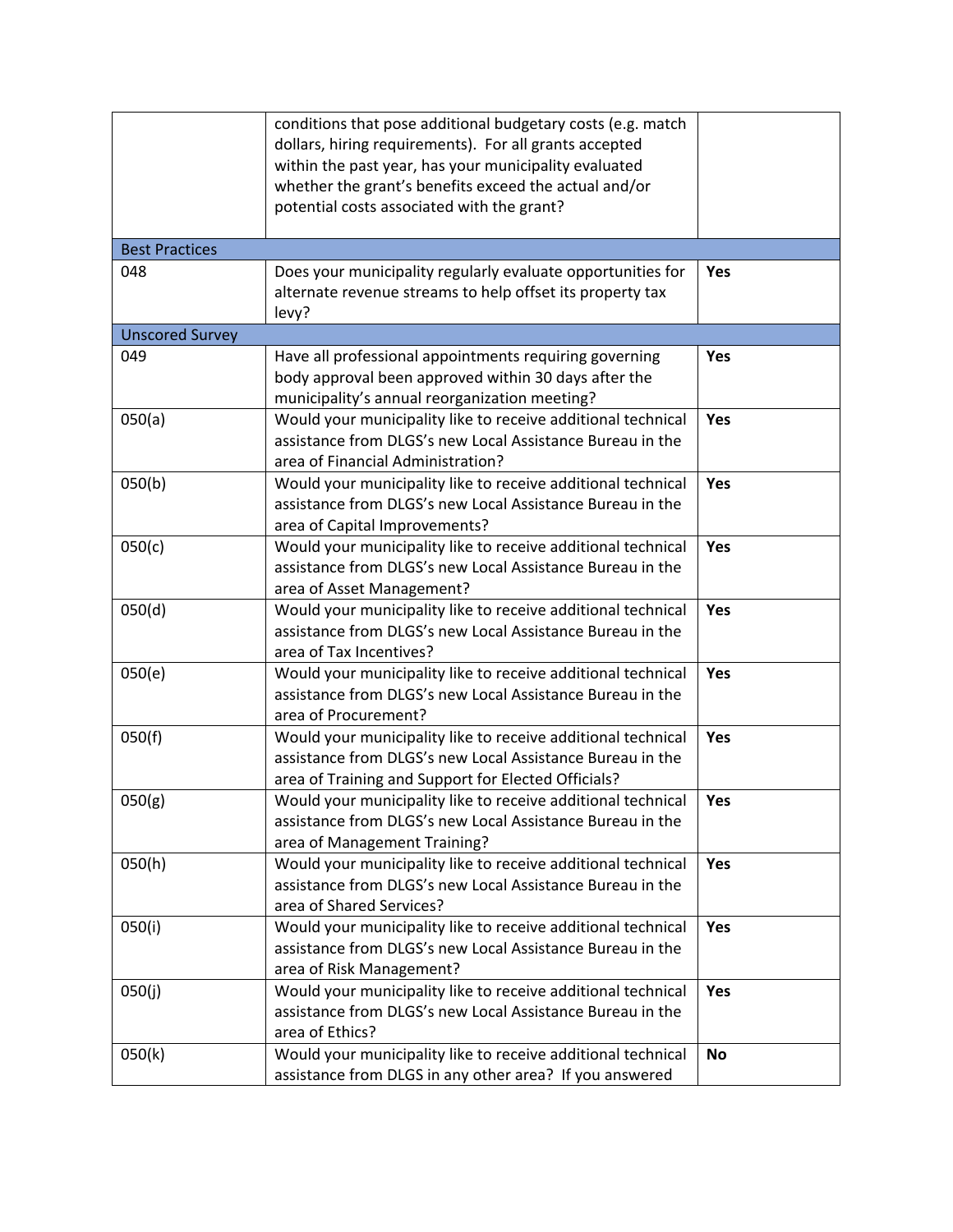|                        | Yes, please fill in under Comments what area or areas your<br>municipality would like assistance.                                                                                                                                                                                                                                                                                                                             |                                    |
|------------------------|-------------------------------------------------------------------------------------------------------------------------------------------------------------------------------------------------------------------------------------------------------------------------------------------------------------------------------------------------------------------------------------------------------------------------------|------------------------------------|
| 051                    | Has your municipality converted all mechanical parking<br>meters (analog or digital display) to an electronic parking<br>system (e.g. pay-and-display, numbered spaces, license<br>plate)?                                                                                                                                                                                                                                    | N/A                                |
| 052                    | Have public electric vehicle charging stations been installed<br>on municipal property?                                                                                                                                                                                                                                                                                                                                       | <b>No</b>                          |
| 053                    | Has your municipality implemented a web application that<br>allows residents to submit service requests to municipal<br>departments?                                                                                                                                                                                                                                                                                          | <b>No</b>                          |
| 054                    | Has your municipality implemented an emergency<br>communication system that encompasses cell phones?                                                                                                                                                                                                                                                                                                                          | Yes                                |
| 055                    | How is residential garbage collected?                                                                                                                                                                                                                                                                                                                                                                                         | <b>Municipal pickup</b>            |
| 056                    | If your residential garbage is collected through a private<br>hauler contracted by the municipality, did your<br>municipality receive at least two bids in its latest<br>procurement?                                                                                                                                                                                                                                         | N/A                                |
| 057                    | If your municipality's residential garbage pickup is done<br>through a private hauler contracted directly by residents,<br>does your municipality know the number of hauler services<br>servicing residents? If yes, please state in the Comments<br>how many garbage haulers service your municipality's<br>residents. If you did not answer yes, please type "Did Not<br>Answer Yes" into the Comment Box.                  | N/A<br>Did Not Answer<br>Yes       |
| <b>Best Practices</b>  |                                                                                                                                                                                                                                                                                                                                                                                                                               |                                    |
| 058                    | If your municipality provides residential garbage pickup or<br>contracts with a private hauler to do so, is garbage pickup<br>scheduled for no more than once-per-week?                                                                                                                                                                                                                                                       | Yes                                |
| <b>Unscored Survey</b> |                                                                                                                                                                                                                                                                                                                                                                                                                               |                                    |
| 059                    | Does your municipality have a revenue-generating<br>residential recycling program?                                                                                                                                                                                                                                                                                                                                            | Yes                                |
| 060                    | What is the primary reason your municipality has not<br>established a SALT charitable fund?                                                                                                                                                                                                                                                                                                                                   | <b>IRS regulations</b>             |
| 061                    | P.L. 2017, c.266, enacted in January 2018, permits<br>municipalities to establish by ordinance a list of residents<br>identifying themselves as needing special assistance in an<br>emergency. This list, which can only be used for public<br>safety purposes, is maintained by the municipal clerk and<br>shall be cross-indexed by the name and address of each<br>resident opting in to the list, identifying the special | <b>No</b><br>Did Not Answer<br>Yes |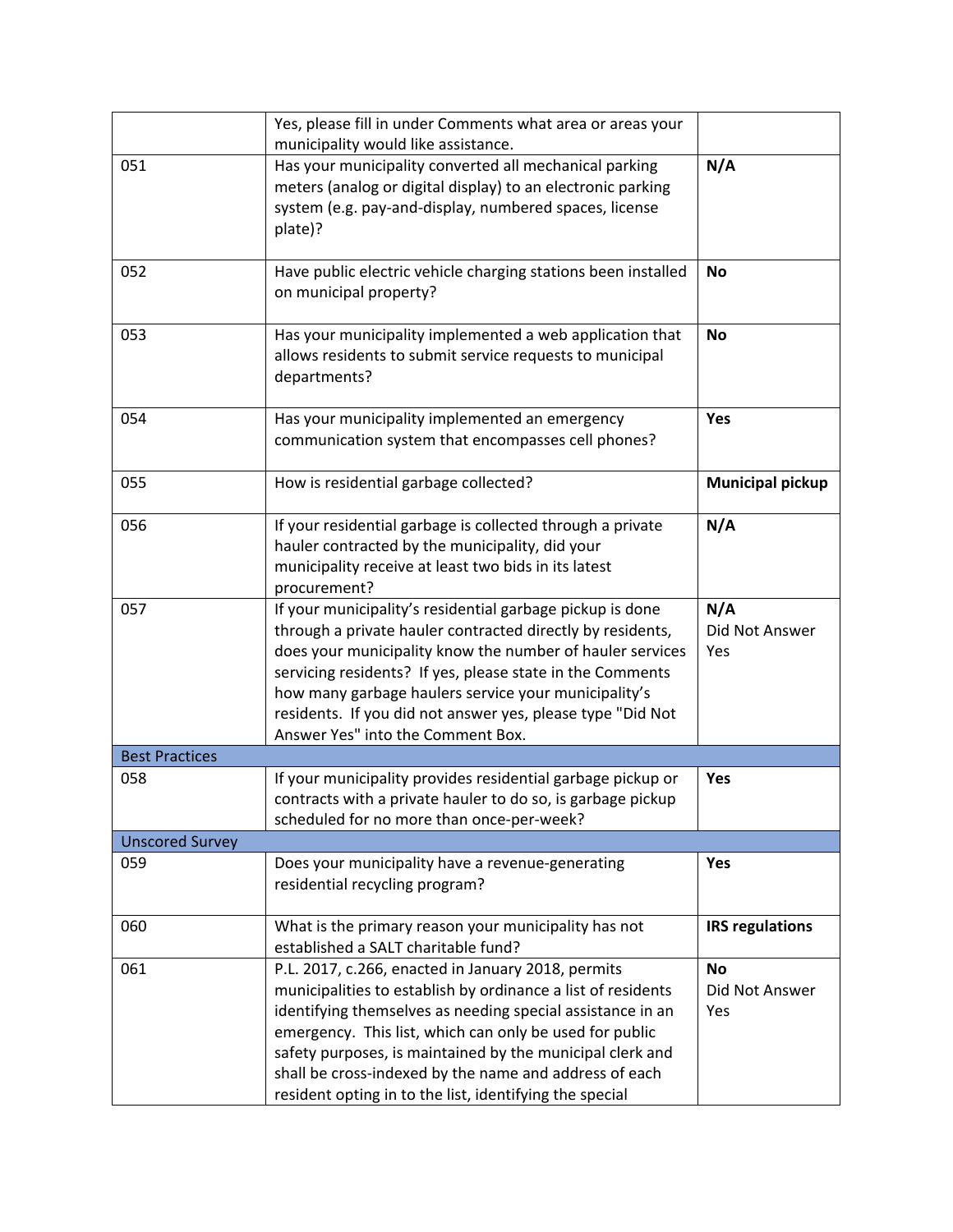| <b>Core Competencies</b> | circumstances for each. Please review Local Finance Notice<br>2018-17 for further information. Has your municipality<br>adopted an ordinance pursuant to P.L. 2017, c.266 to<br>establish a special needs assistance list? If yes, please list<br>in the Comments which type of assistance is predominantly<br>needed. If you did not answer yes, please type "Did Not<br>Answer Yes" into the Comment Box.                                |                                     |
|--------------------------|--------------------------------------------------------------------------------------------------------------------------------------------------------------------------------------------------------------------------------------------------------------------------------------------------------------------------------------------------------------------------------------------------------------------------------------------|-------------------------------------|
| 062                      |                                                                                                                                                                                                                                                                                                                                                                                                                                            | N/A                                 |
|                          | If your municipality's Director's Ratio (defined as the ratio<br>of assessed values to true market values) is less than 85%,<br>your municipality needs to undertake a<br>reassessment/revaluation. Have at least 20% of properties<br>in your municipality been inspected? Please state the<br>percentage of properties inspected in the Comments. If<br>you answered No or NA, type in the Comment Box<br>"Answered No" or "Answered NA" | Answered N/A                        |
| 063                      | Before formalizing negotiations and entering into a Long-<br>Term Financial Agreement, does your municipality have at<br>least one staff member or contractually-retained<br>professional evaluate all proposed Long-Term PILOTs to<br>assure that the proposed agreement is a net-benefit to the<br>municipality?                                                                                                                         | Prospective                         |
| 064                      | Payments In Lieu of Taxes (PILOTs) can be a useful tool for<br>economic development. However, municipalities must<br>monitor PILOT agreements to ensure recipients comply<br>with all agreement terms, particularly timely payment and<br>reporting. Does your municipality have an official<br>designated to monitor exemptions/abatements and ensure<br>compliance with the PILOT agreement terms?                                       | Yes                                 |
| <b>Best Practices</b>    |                                                                                                                                                                                                                                                                                                                                                                                                                                            |                                     |
| 065                      | Does your municipality actively maintain an inventory of<br>buildings and vacant properties that would benefit from<br>redevelopment? If yes, state how in the Comment Box or,<br>if no, state "Did not answer Yes"                                                                                                                                                                                                                        | No<br>Did Not Answer<br>Yes         |
| <b>Unscored Survey</b>   |                                                                                                                                                                                                                                                                                                                                                                                                                                            |                                     |
| 066                      | Is your municipality presently considering establishing a<br>land bank entity pursuant to P.L. 2019, c.159 and, if so,<br>which entity (if any) is being considered to operate the land<br>bank?                                                                                                                                                                                                                                           | <b>Not considering</b><br>land bank |
| 067                      | Does your municipality have a current community and/or<br>economic development plan in place with established<br>metrics, and regularly review and measure progress toward<br>development goals set forth in the plan(s)?                                                                                                                                                                                                                  | <b>No</b>                           |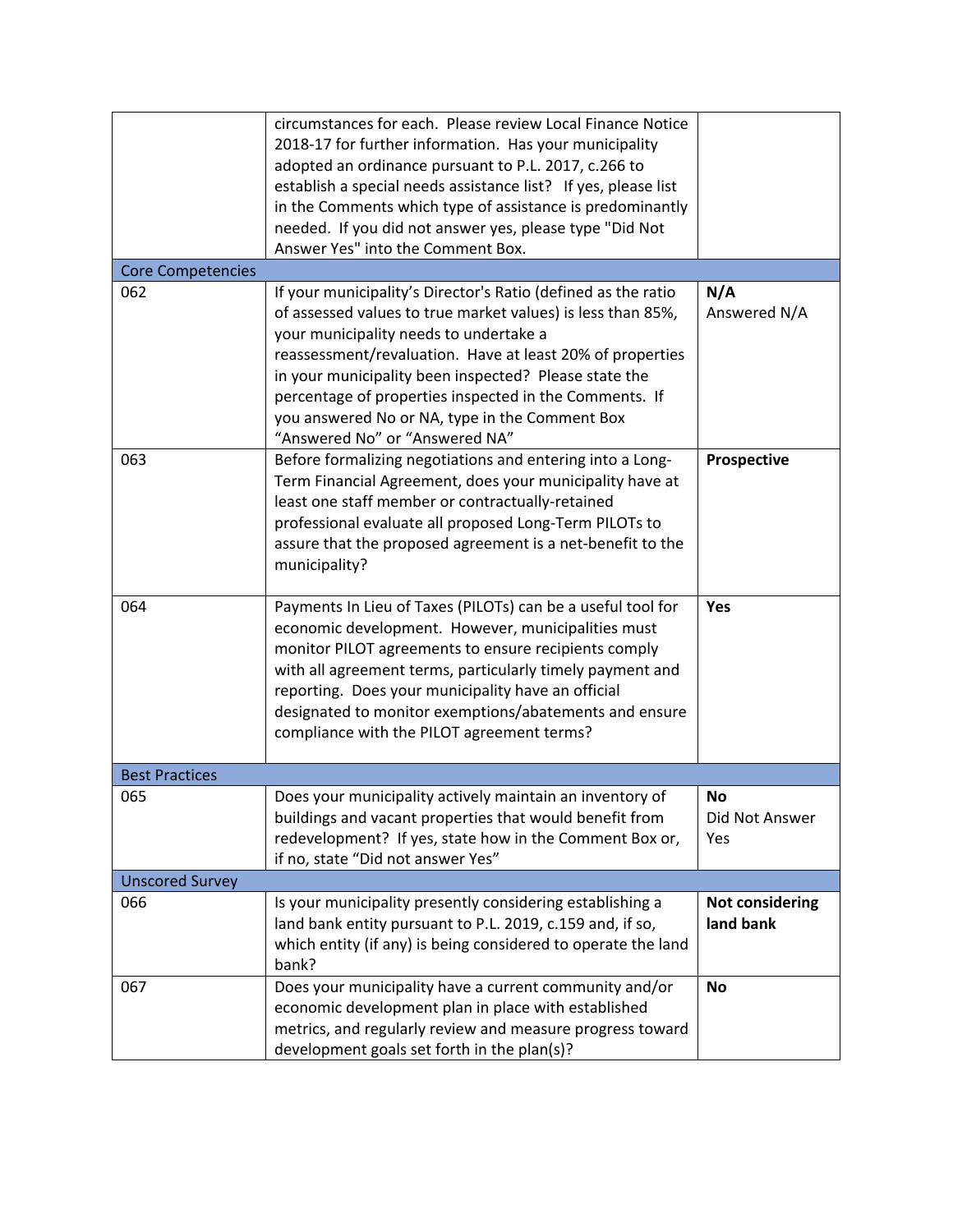| 068    | Does your municipality either employ or contractually<br>retain a licensed professional planner?                                                                                                                                                                                                                                                                                                                                                                                                                                                                                                                             | Yes       |
|--------|------------------------------------------------------------------------------------------------------------------------------------------------------------------------------------------------------------------------------------------------------------------------------------------------------------------------------------------------------------------------------------------------------------------------------------------------------------------------------------------------------------------------------------------------------------------------------------------------------------------------------|-----------|
| 069    | Does your municipality either employ an economic<br>development staff person or contractually retain an<br>economic development consultant?                                                                                                                                                                                                                                                                                                                                                                                                                                                                                  | <b>No</b> |
| 070(a) | The Office of Local Planning Services (LPS) in the<br>Department of Community Affairs works with communities<br>to achieve local land use and planning goals. As part of<br>DCA's commitment to provide technical assistance to<br>municipalities, our professional planning staff offers<br>comprehensive planning services at no-cost to eligible local<br>governments. Would your municipality benefit from<br>assistance with respect to its Master Plan?                                                                                                                                                                | Yes       |
| 070(b) | Would your municipality benefit from LPS assistance with<br>respect to Redevelopment Plans?                                                                                                                                                                                                                                                                                                                                                                                                                                                                                                                                  | Yes       |
| 070(c) | Would your municipality benefit from LPS assistance with<br>respect to Land Use Ordinances?                                                                                                                                                                                                                                                                                                                                                                                                                                                                                                                                  | Yes       |
| 070(d) | Would your municipality benefit from LPS assistance with<br>respect to Land Use Mapping?                                                                                                                                                                                                                                                                                                                                                                                                                                                                                                                                     | Yes       |
| 070(e) | Would your municipality benefit from LPS assistance with<br>respect to Economic Development Plans?                                                                                                                                                                                                                                                                                                                                                                                                                                                                                                                           | Yes       |
| 070(f) | Would your municipality benefit from LPS assistance with<br>respect to Storm and Natural Disaster Resiliency?                                                                                                                                                                                                                                                                                                                                                                                                                                                                                                                | Yes       |
| 071    | P.L. 2017, c.253 permits a municipality to authorize its<br>parking authority to serve as a redevelopment entity,<br>subject to Local Finance Board approval. A parking<br>authority so authorized may exercise redevelopment<br>powers within an area in the municipality designated as in<br>need of redevelopment or rehabilitation; however,<br>revenue from fees charged for parking shall be utilized<br>solely for the purposes set forth in N.J.S.A. 40:11A-6. Is<br>your municipality considering seeking Local Finance Board<br>approval to authorize its parking authority to serve as a<br>redevelopment entity? | N/A       |
| 072    | The New Jersey Redevelopment Authority (NJRA) provides<br>financial and technical resources into urban redevelopment<br>projects in eligible municipalities throughout the State. A<br>list of eligible municipalities can be found at<br>https://www.njra.us/maps. Is NJRA providing<br>redevelopment financing to your municipality? Answer<br>"NA" if your municipality is not on the list of eligible<br>municipalities.                                                                                                                                                                                                 | N/A       |
| 073    | Have officials from your municipality participated in one or<br>more workshops offered by NJRA's Redevelopment                                                                                                                                                                                                                                                                                                                                                                                                                                                                                                               | <b>No</b> |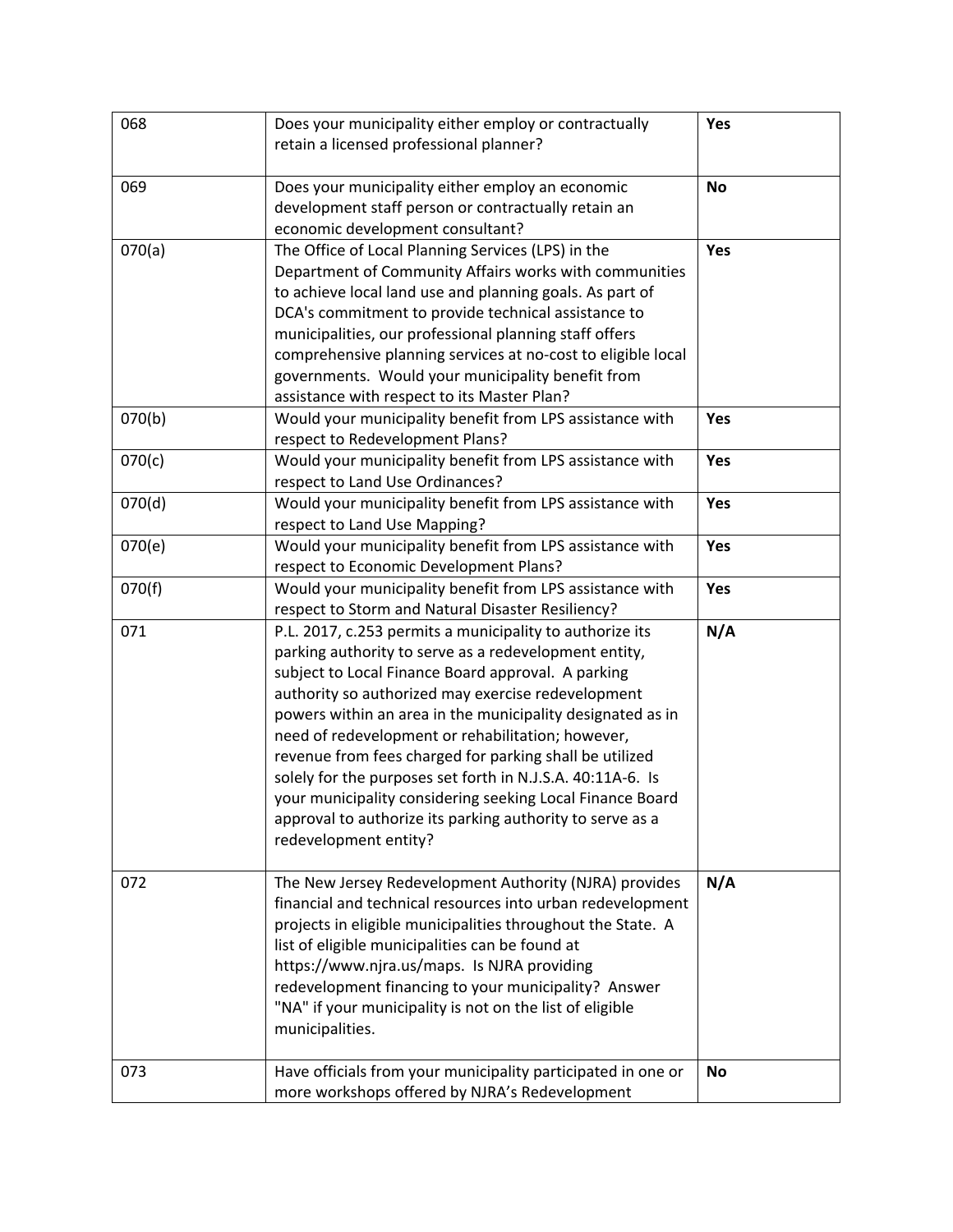|                        | Training Institute (RTI)?                                                                                                                                                                                                                                                                                                                                                                                                                                                                                                                                                                                                                                                                       |                                                 |
|------------------------|-------------------------------------------------------------------------------------------------------------------------------------------------------------------------------------------------------------------------------------------------------------------------------------------------------------------------------------------------------------------------------------------------------------------------------------------------------------------------------------------------------------------------------------------------------------------------------------------------------------------------------------------------------------------------------------------------|-------------------------------------------------|
| 074                    | If your municipality has one or more opportunity zones,<br>have you been actively marketing your zones to investors<br>and developers? If yes, please state in the Comments<br>whether this has resulted in one or more projects coming<br>before your municipality for approval. If you did not<br>answer Yes, please provide an explanation in the Comment<br>Box.                                                                                                                                                                                                                                                                                                                            | <b>No</b><br>Do not have an<br>opportunity zone |
| 075                    | Is your municipality aware of any real estate development<br>projects or businesses that will be using the Opportunity<br>Zone tax incentive or receiving an Opportunity Fund<br>investment?                                                                                                                                                                                                                                                                                                                                                                                                                                                                                                    | N/A                                             |
| 076                    | If your municipality knows of any projects that are using or<br>will be using the Opportunity Zone tax incentive, please<br>include the name of each project, the full address, a short<br>description that includes the primary developer (if<br>applicable), estimated value of the development (i.e. total<br>permitted value), and the project's status (if known) on the<br>Excel form provided on DLGS's Best Practices webpage.<br>Upload the Excel form using the "Attach File" button<br>toward the bottom of your screen. If you have uploaded<br>the Excel form, type "File Uploaded" in the Comment Box.<br>If you have not uploaded the Excel Form, type NA in the<br>Comment Box. | N/A                                             |
| <b>Best Practices</b>  |                                                                                                                                                                                                                                                                                                                                                                                                                                                                                                                                                                                                                                                                                                 |                                                 |
| 077                    | Has your municipality changed its master plan and zoning<br>ordinances within the past two years to improve resliency<br>in the face of extreme weather events? Only answer NA if<br>your municipality has determined, after a review of its<br>master plan and zoning ordinances within the past two<br>years, that no such changes are necessary.                                                                                                                                                                                                                                                                                                                                             | Yes                                             |
| 078                    | If your municipality has a combined sewer overflow (CSO)<br>system, has the conversion to a non-CSO overflow system<br>been incorporated into your municipality's capital<br>improvement program? If your municipality does not have<br>a CSO system, is it undertaking affirmative measures to<br>reduce stormwater runoff? Non-CSO municipalities<br>answering Yes should explain these measures in the<br>Comment Box.                                                                                                                                                                                                                                                                       | Yes                                             |
| <b>Unscored Survey</b> |                                                                                                                                                                                                                                                                                                                                                                                                                                                                                                                                                                                                                                                                                                 |                                                 |
| 079                    | Does your municipality currently have an affordable<br>housing element and fair share housing plan? If so, please                                                                                                                                                                                                                                                                                                                                                                                                                                                                                                                                                                               | Yes                                             |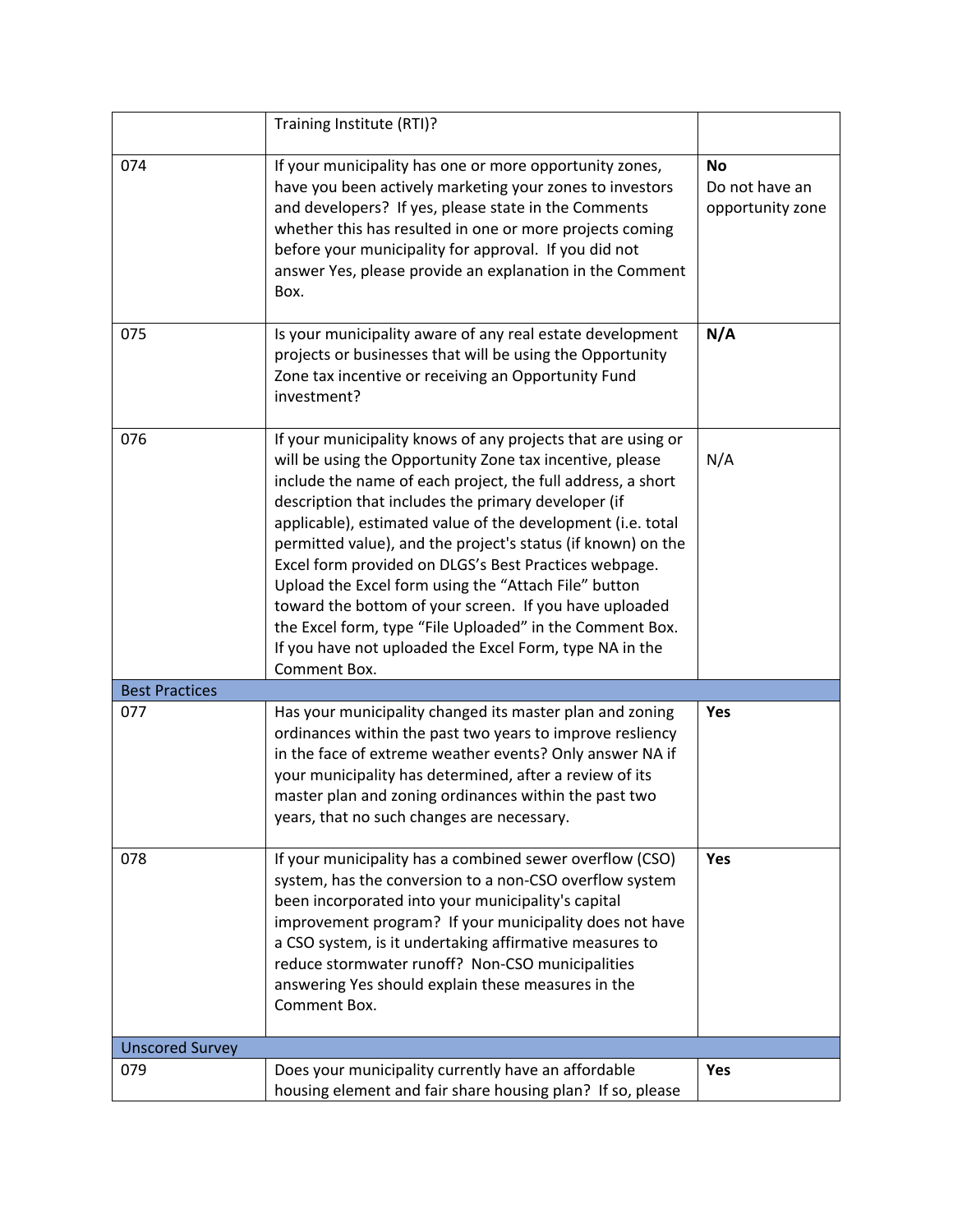| 080 | state in the Comments section whether or not the fair<br>share housing plan is on your municipality's website. If you<br>did not answer Yes, please provide an explanation in the<br>Comment Box.<br>If your municipality has an affordable housing element and<br>fair share housing plan, has the element and plan been<br>approved by the Superior Court?                                                                                                                                                                                                                                                                   | http://www.leht.<br>com/wp-<br>content/uploads/<br>Zoning_masterPl<br>ans/HE_FSP_CMX<br>2008.pdf<br>Yes                                                                                                                                                                                                                                                                     |
|-----|--------------------------------------------------------------------------------------------------------------------------------------------------------------------------------------------------------------------------------------------------------------------------------------------------------------------------------------------------------------------------------------------------------------------------------------------------------------------------------------------------------------------------------------------------------------------------------------------------------------------------------|-----------------------------------------------------------------------------------------------------------------------------------------------------------------------------------------------------------------------------------------------------------------------------------------------------------------------------------------------------------------------------|
| 081 | If you answered "Yes" to either of the above questions, fill<br>in under Comments the number of affordable housing unit<br>obligations for the following periods: Prior Round (1987-<br>1999); Present Need (Rehabilitation Share); and Third<br>Round (Prospective Need 1999-2025), as well as the<br>number of units that have been constructed and are ready<br>for occupancy that count toward the affordable housing<br>obligations in your municipality's affordable housing<br>element and fair share housing plan. If you did not answer<br>yes to either question 80 or 81, please type "NA" into the<br>Comment Box. | Prior Round -<br>194 Units<br>Present Need-<br>124 Units<br>Prospective Need<br>$-634$ Units<br>Number of Units<br>Constructed -<br>Prior Round:<br>Units<br>Constructed<br>Credits = $194$<br><b>Present Need</b><br>(Rehabilitation<br>Obligation): Units<br>Constructed<br>Credits = $3$ (as of<br>2017)<br>Prospective<br>Need: Units<br>Constructed<br>Credits = $183$ |
| 082 | Does your municipality collect a non-residential<br>development fee?                                                                                                                                                                                                                                                                                                                                                                                                                                                                                                                                                           | Yes                                                                                                                                                                                                                                                                                                                                                                         |
| 083 | Does your municipality have a municipal housing liaison?                                                                                                                                                                                                                                                                                                                                                                                                                                                                                                                                                                       | Yes                                                                                                                                                                                                                                                                                                                                                                         |
| 084 | Does your municipality have an affordable housing trust<br>fund?                                                                                                                                                                                                                                                                                                                                                                                                                                                                                                                                                               | Yes                                                                                                                                                                                                                                                                                                                                                                         |

| 21 | $[1.00]$ Yes       |
|----|--------------------|
|    | [1.00] Prospective |
|    | [1.00] N/A         |
|    | $[0.50]$ Yes       |